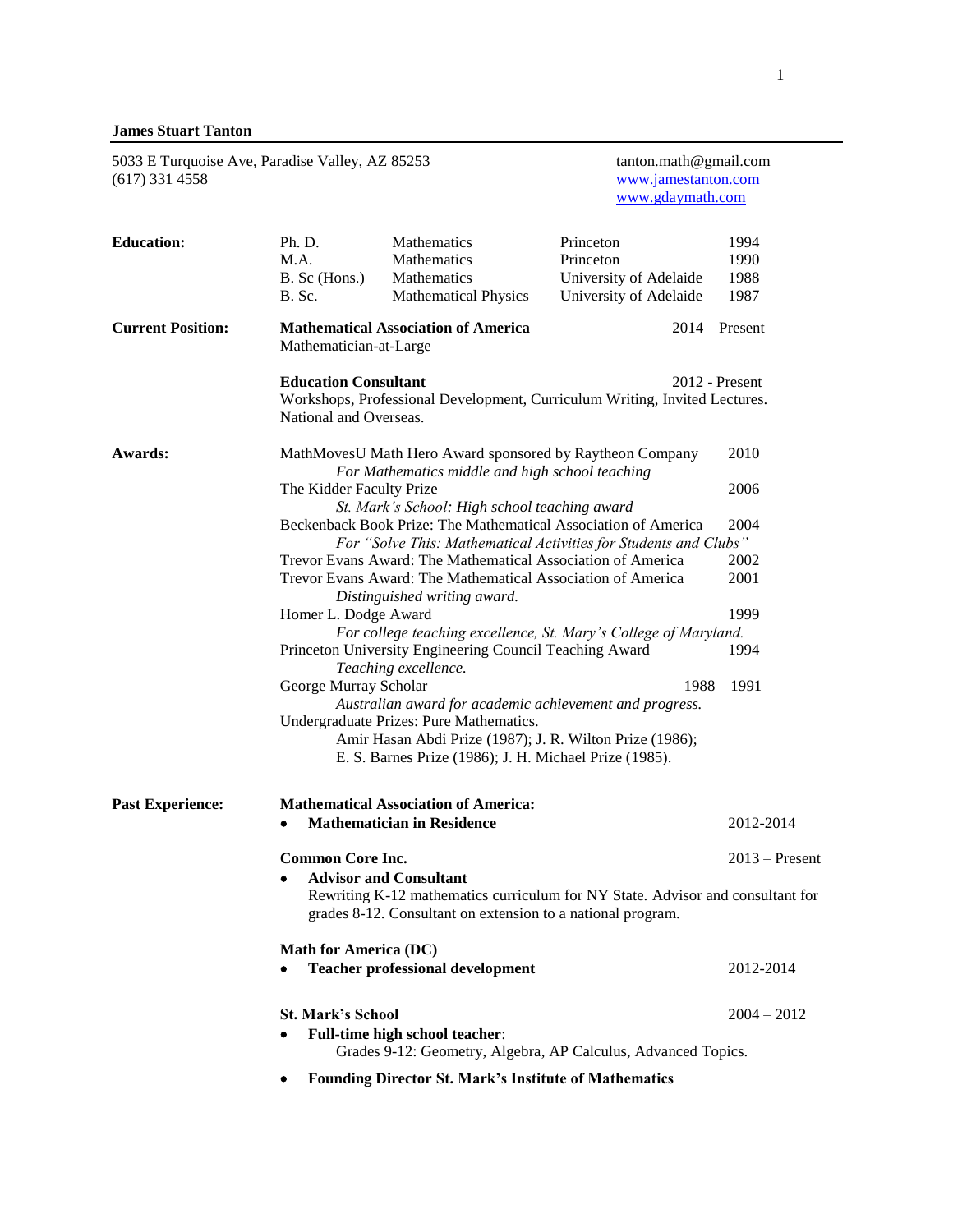Mathematics outreach: extracurricular middle-school and high-school student research classes; professional development and graduate courses for 7-12 mathematics teachers; public presentations, lectures and incidental workshops; mathematics publications and books; consulting.

## **Northeastern University School of Education**:

|                         | <b>Adjunct Professor</b><br>٠                                                                                                                                                                                                         | 2004 - 2012   |
|-------------------------|---------------------------------------------------------------------------------------------------------------------------------------------------------------------------------------------------------------------------------------|---------------|
|                         | Created and ran the five yearly graduate/teacher professional development core<br>courses for Masters of Education, Mathematics. (Offered in conjunction with the<br>St. Mark's Institute of Mathematics.)                            |               |
|                         | <b>American University:</b>                                                                                                                                                                                                           |               |
|                         | <b>Adjunct Professor</b><br>Graduate Course for In-service Teachers                                                                                                                                                                   | Spring 2012   |
|                         | <b>Milton Academy</b>                                                                                                                                                                                                                 | $2003 - 2004$ |
|                         | Fulltime high school teacher                                                                                                                                                                                                          |               |
|                         | <b>The Boston Math Circle:</b>                                                                                                                                                                                                        |               |
|                         | Co-director<br>$\bullet$                                                                                                                                                                                                              | $2000 - 2003$ |
|                         | <b>Innovative Mathematics K-12</b>                                                                                                                                                                                                    |               |
|                         | <b>Merrimack College:</b>                                                                                                                                                                                                             |               |
|                         | <b>Associate Professor</b><br>٠                                                                                                                                                                                                       | $1999 - 2000$ |
|                         | Courses taught: Finite mathematics: Readings in Mathematics; Modeling and<br>Simulation; Mathematics Club.                                                                                                                            |               |
|                         | St. Mary's College of Maryland:                                                                                                                                                                                                       |               |
|                         | <b>Assistant Professor</b>                                                                                                                                                                                                            | $1995 - 1999$ |
|                         | Courses taught: Calculus, Vector Calculus; Mathematical Modeling; Introduction to<br>Advanced Mathematics; Abstract Algebra; Topology; Differential Geometry;<br>Algebraic Topology; Classical Applied Mathematics; Mathematics Club. |               |
|                         | New College of U.S.F.:                                                                                                                                                                                                                |               |
|                         | <b>Visiting Assistant Professor</b><br>٠                                                                                                                                                                                              | $1994 - 1995$ |
|                         | Courses taught: Calculus; Real Analysis.<br>Tutorials offered: Differential Equations; Probability Theory; Pre-Calculus;<br>Algebraic Topology; Putnam Mathematics Competition Preparation.                                           |               |
|                         | <b>Harvard Extension School</b>                                                                                                                                                                                                       | $2002 - 2003$ |
|                         | Graduate courses / professional development courses.<br>Graph Theory: Investigating the Mathematical Process;<br>Geometry: Theory and Practice                                                                                        |               |
|                         | <b>Boston Public Schools</b>                                                                                                                                                                                                          | 2002          |
|                         | Teacher development courses: Problem Solving; On Teaching Algebra                                                                                                                                                                     |               |
| <b>Current Service:</b> | <b>SIGMAA MCST</b>                                                                                                                                                                                                                    | 2008-present  |
|                         | Cofounded Special Interest Group of the MAA on Math Circles for Students and<br>Teachers. Service as an executive officer.                                                                                                            |               |
|                         | <b>Board of Trustees</b>                                                                                                                                                                                                              |               |
|                         | St Mark's School                                                                                                                                                                                                                      | 2012-present  |
|                         | <b>Advisory Boards:</b>                                                                                                                                                                                                               |               |

Illustrative Mathematics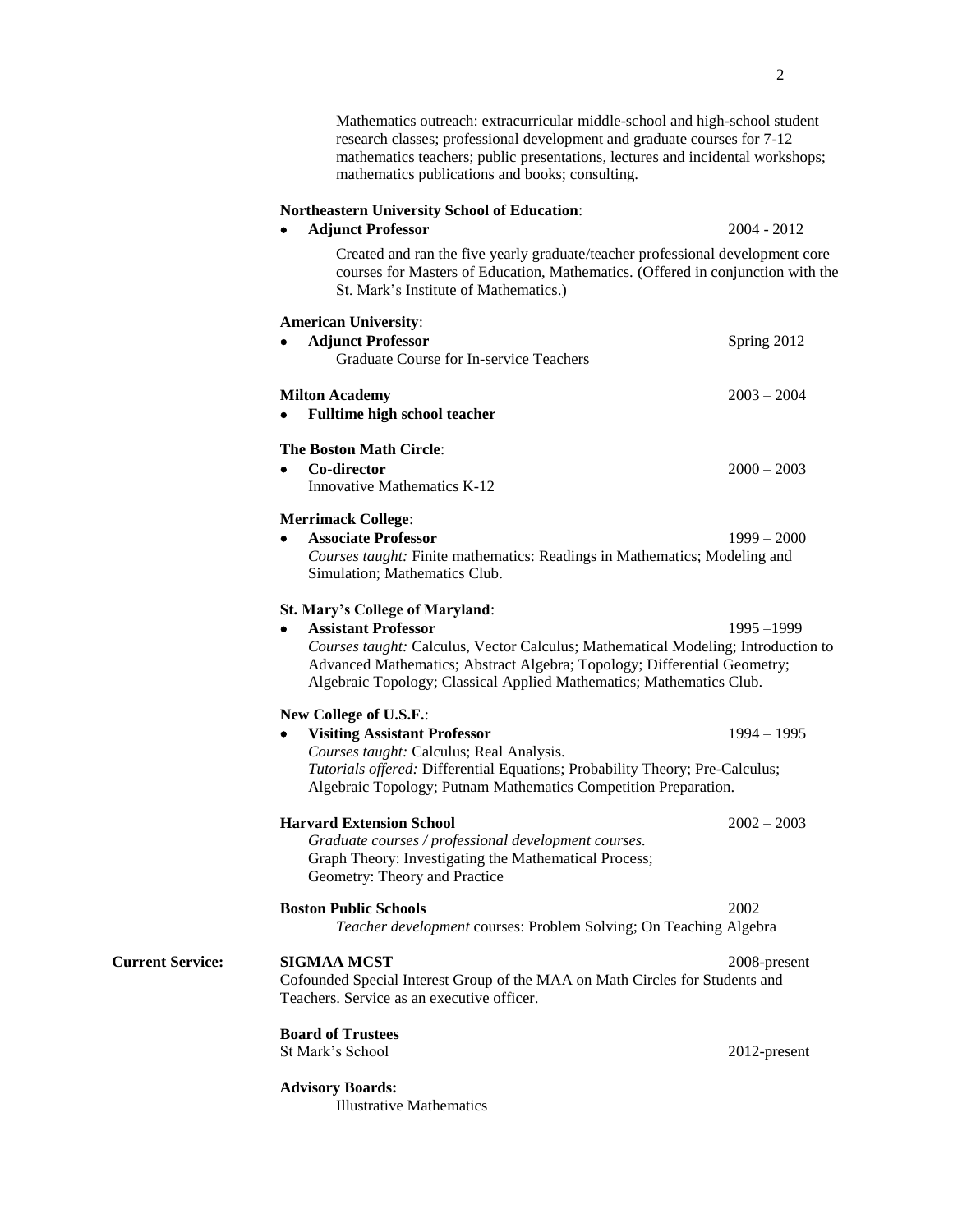The National Association of Math Circles The Math Circle Teachers' Network (AIM) The Proof School Math Pickle Math for Teaching Program, Harvard Extension School

#### **Editorial Boards:**

Anneli Lax New Mathematical Library (MAA)

#### **MAA**:

Ambassadorial work, referee work, Curriculum Inspirations project, Council of Outreach

#### **Books: In review:**

*The Power of Mathematical Visualization:* DVD course and textbook. The Teaching Company. In Production.

*Probability: A Clever Study Guide.* MAA. In Review

### **In press:**

*The Zen Master's Collection: Relations and Equations.* Edfinity.

#### **Released:**

*The Zen Master's Collection: 8 Tips to Conquer Any Problem.* Edfinity. 2016.

*The Zen Master's Collection: Counting and Probability.* Edfinity. 2016.

*The Zen Master's Collection: Numbers and the Number System.* Edfinity. 2016.

*Without Words:* Tarquin. 2015. *Without Words II*: Tarquin. 2015.

*Trigonometry: A Clever Study Guide.* MAA. 2015.

*Geometry: An Interactive Journey to Mastery.* DVD course and textbook. The Teaching Company. 2014.

*Mathematics Galore: The First Five Years of the St. Mark's Institute of Mathematics* MAA, 2012

*The Encyclopedia of Mathematics* Facts on File.2005.

*Solve This: Mathematical Activities for Students and Clubs.* MAA, 2001.

## **Self-published:**

*THINKING MATHEMATICS!:* 

Volume 1: Arithmetic = Gateway to All Volume 2: Advanced Counting and Advanced Algebra Systems Volume 3: Lines, Circles, Trigonometry and Conics Volume 4: Functions and their Graphs Volume 5: e, i, pi and all that! Volume 6: Calculus Volume 7: More Calculus Volume 8: Probability and Statistics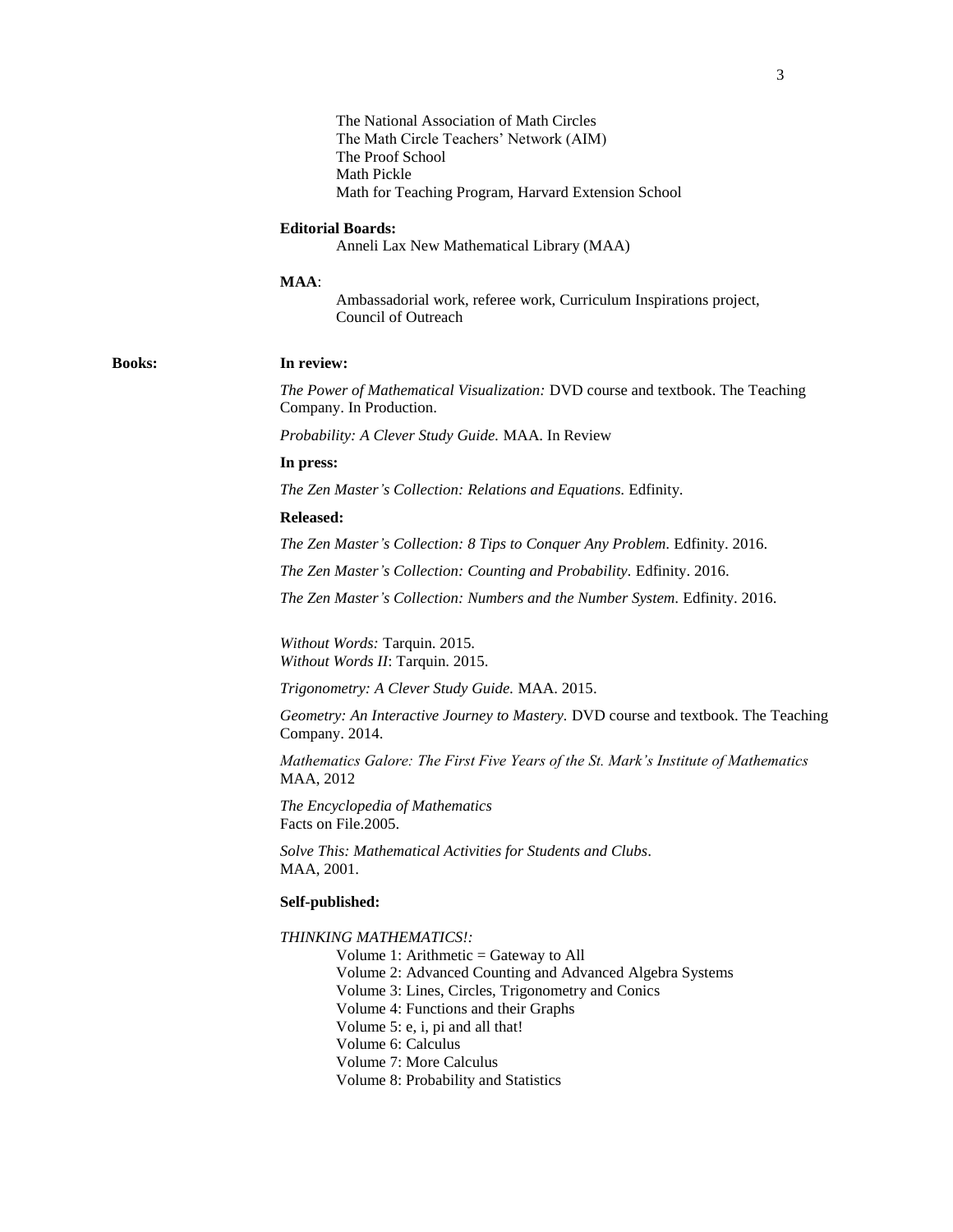*GEOMETRY*: Volume 1 and Volume 2

*MATHEMATICAL THINKING: Numbers and their Algebra*  (An advanced course for middle-school students and their teachers.)

*Weird Ways to Work with Pi*

**Online Courses** [\(www.gdaymath.com\)](http://www.gdaymath.com/) *Exploding Dots Quadratics Permutations and Combinations The Astounding Power of Area Fractions are Hard!*

## **Other On-Line Projects:** MAA's CURRICULUM INSPIRATIONS project [www.maa.org/ci](http://www.maa.org/ci)

STATE-LICENSURE EXAM PREPARATION GUIDE: Brigham Young University, 2014.

### **Long-term Consulting Projects:**

Common Core, Inc. 2013 - present Advising EngageNY.

Northern Alberta: Calgary, Edmonton, Red Deer, Grande Prairie. 2012 - present. Numerous workshops and discussion sessions on a variety of topics from the high school curriculum.

Oregon Public Broadcasting 2006 - 2008 Mathematics advisor on two episodes of "MATHEMATICS ILLUMINATED," a PBS series.

## **Sample International Pedagogy Workshops and Invited Talks:**

American School in Japan "The story of Area," "Exploding Dots" March, 2015

American School in Dubai Various Workshops February, 2015

MATRIX workshop "A Dozen Proofs that  $1 = 2$ : A misguided review of all of mathematics" MathFest 2015. Special Outreach Lecture Dresden, Germany. September 2014.

*EARCOS 2014*

Series of three curriculum-focused workshops for South East Asian International School educators. Bangkok, Thailand, March 26-30, 2014

*K-12 Unsolved Problems: Workshop* Co-organizer with Gordon Hamilton. Banff, BIRS, November 16 and 17, 2013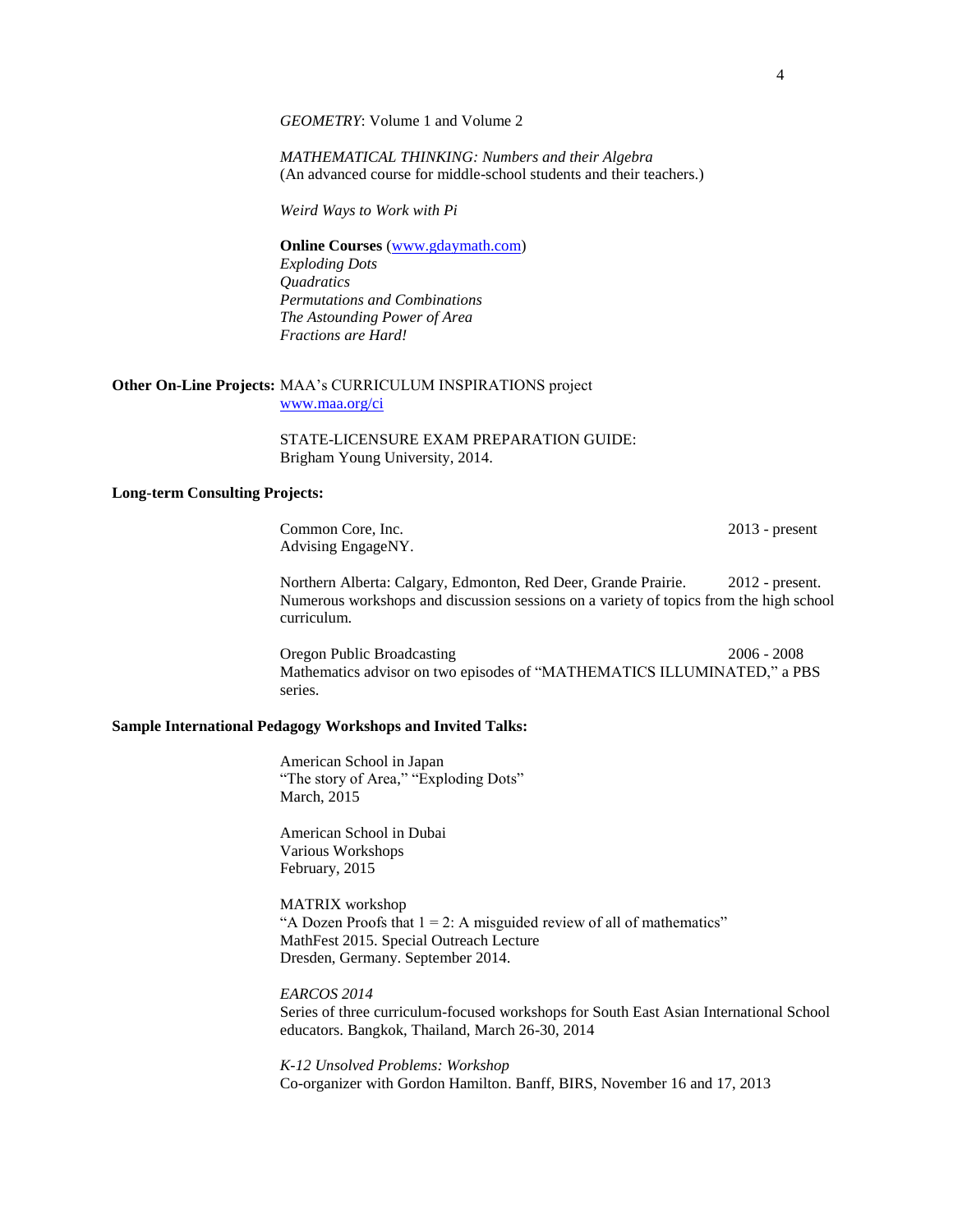|                              | SUM conference, K-12 mathematics, Two Workshops: Saskatchewan; May 2012                                                                                                                               |                                                            |  |
|------------------------------|-------------------------------------------------------------------------------------------------------------------------------------------------------------------------------------------------------|------------------------------------------------------------|--|
|                              | "A Transition to Change"<br>CBM Workshop, London. November 2011                                                                                                                                       |                                                            |  |
|                              | Korean International School, 9-12 mathematics, Seoul. December 2010                                                                                                                                   |                                                            |  |
|                              | Velammal School Workshops; Eleven eight-hour workshops for educators covering the<br>entire K-12 mathematics curriculum. Chennai, India. June 2007                                                    |                                                            |  |
| <b>Sample Presentations:</b> | Numerous presentations and workshops at Math Circle groups, school events, colleges,<br>and incidental conference and special events across the U.S.                                                  |                                                            |  |
|                              | "The Astounding Mathematics of Bicycle Tracks"<br>NCTM, San Francisco                                                                                                                                 | April 2016                                                 |  |
|                              | "Fibonacci Surprises"<br>University of Oklahoma<br>University of San Francisco                                                                                                                        | March 2016<br>December 2015                                |  |
|                              | "A Little Thought about Dots and Dashes"<br><b>MOVES</b> conference                                                                                                                                   | August 2015                                                |  |
|                              | "Freaky Fixed Points"<br>MoMath                                                                                                                                                                       | June 2015                                                  |  |
|                              | "A Dozen Proofs that $1 = 2$ "<br>Washington and Lee University.<br>Carol College                                                                                                                     | March 2014<br>2013                                         |  |
|                              | "What made me a Mathematician"<br>US Science and Engineering "Nifty Fifty" presentation                                                                                                               | October 2013                                               |  |
|                              | "Exploding Dots"<br>Dordt College<br><b>Carleton College</b>                                                                                                                                          | October 2015<br>May 2015                                   |  |
|                              | Special presentation for K-12 educators<br>MathFest, Hartford CT<br>NCTM, Reston VA<br>Hood College, St. Mary's College of Maryland<br>Math for America, New York<br>Numerous school presentations    | August 2013<br>June 2013<br>February 2013<br>November 2012 |  |
|                              | "Laundry Math"<br>Math Encounters lecture, MoMath NY                                                                                                                                                  | April 2013                                                 |  |
|                              | "Weird Ways to Work with Pi"<br>MoMath<br><b>JMM Public Outreach</b><br>Gathering of the Minds in celebration of Martin Gardner.<br><b>MAA Carriage House lecture</b><br>Various school presentations | June 2015<br>January 2014<br>October 2013<br>December 2012 |  |
|                              | "Dyadic fractions, permutations and dragons."<br>MathFest<br>Allegheny Mountain Section Meeting, MAA                                                                                                  | August 2012                                                |  |
|                              |                                                                                                                                                                                                       |                                                            |  |

5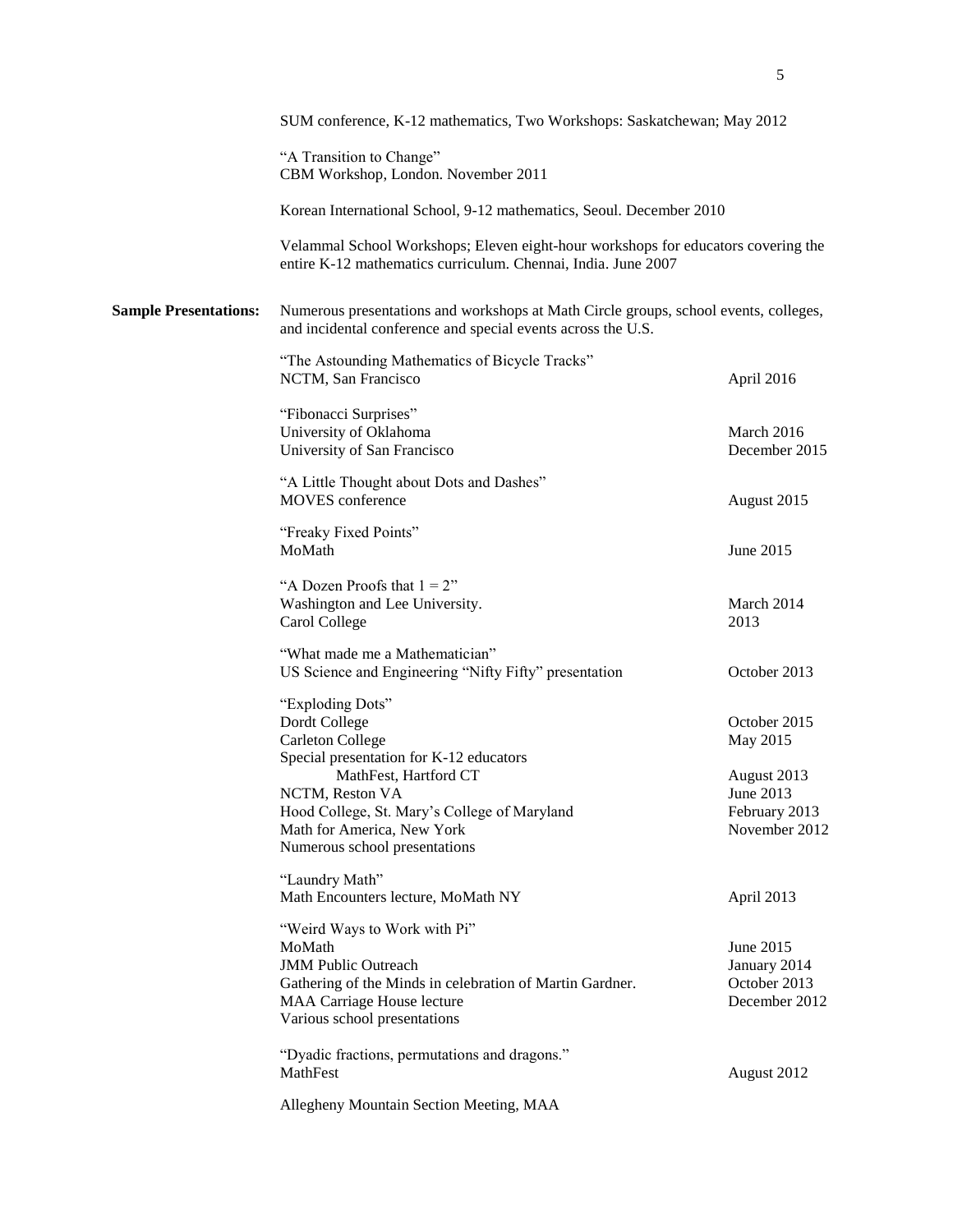| <b>Invited Speaker</b><br>"A Dozen Fibonacci Surprises"                                                                                                                                                                                                                                                                                                                                                            | April 2012                                             |
|--------------------------------------------------------------------------------------------------------------------------------------------------------------------------------------------------------------------------------------------------------------------------------------------------------------------------------------------------------------------------------------------------------------------|--------------------------------------------------------|
| Student, Educator, Undergraduate Lectures and Workshops<br>NCSU and NC Math Circle<br>San Francisco Math Circle, San Francisco Teachers' Circle                                                                                                                                                                                                                                                                    | March 2012<br>April 2012                               |
| <b>Demonstration Math Circle Classes:</b><br>Joint Mathematical Meetings<br><b>MathFest</b>                                                                                                                                                                                                                                                                                                                        | January 2010, 2012<br>August 2011, 2012                |
| "Fibonacci Surprises"<br>MathFest                                                                                                                                                                                                                                                                                                                                                                                  | August 2011                                            |
| "A Few of my Favourite Mathematical Things"<br>Bay Area Mathematical Adventures series. San Jose, CA.                                                                                                                                                                                                                                                                                                              | March 2011                                             |
| "What made me a Mathematician: An Interactive Experience."<br>AIM Math Teachers' Circle. Palo Alto, CA                                                                                                                                                                                                                                                                                                             | March 2011                                             |
| "A Sampler of Successful Math Circle Topics"<br>Joint Mathematics Meetings, New Orleans                                                                                                                                                                                                                                                                                                                            | January 2011                                           |
| "Exploding Dots: A Point of Intersection between the K-12 Curriculum<br>and Math Circle on the Road" and "Intersection Math"<br>MSRI: Circle on the Road Program, Tempe, AZ<br>The Math Teachers' Circle Workshop, Washington D.C.<br>Special Demonstration Session, JMM, New Orleans                                                                                                                              | March 2010<br><b>July 2010</b><br>January 2011         |
| "On selecting Math Circle topics."<br>Joint Mathematics Meetings, San Francisco                                                                                                                                                                                                                                                                                                                                    | January 2010                                           |
| "How to operate creatively and brilliantly in mathematics: A parent's guide."<br>SPLASH, M.I.T.<br>"Base One and a Half"<br>MathFest, Special Demonstration class for SIGMAA MCST                                                                                                                                                                                                                                  | November 2009<br>August 2009                           |
| "Weird Multiplication and Weird Ways to Multiply"<br>Brigham-Young University, Provo, UT.<br>San Jose State University Mathematics Circle<br>Pi Mu Epsilon Induction Ceremony: Bridgewater State College<br>MAA Undergraduate Student Activities Session; MathFest Knoxville, TN. August 2006<br><b>ATMIM Winter Conference</b><br>MAA sectional meeting. Undergraduate Conference. Charlottesville, VA April 2005 | March 2009<br>March 2009<br>April 2007<br>January 2006 |
| "Research Mathematics from the Perspective of a Third-Grader"<br>Brigham-Young University, Provo, UT                                                                                                                                                                                                                                                                                                               | October 2008                                           |
| "About Multiplication"<br>The Boston Math Circle                                                                                                                                                                                                                                                                                                                                                                   | <b>May 2008</b>                                        |
| "Playing with Math: Figurate numbers and the square root of two"<br>NCTM Annual Conference , Salt Lake City<br>Workshop for promotion of MATHEMATICS ILLUMINATED.                                                                                                                                                                                                                                                  | April 2008                                             |
| "Three Calculus Questions that do not require Calculus"<br>Association of Advanced Placement Mathematics Teachers                                                                                                                                                                                                                                                                                                  | October 2007                                           |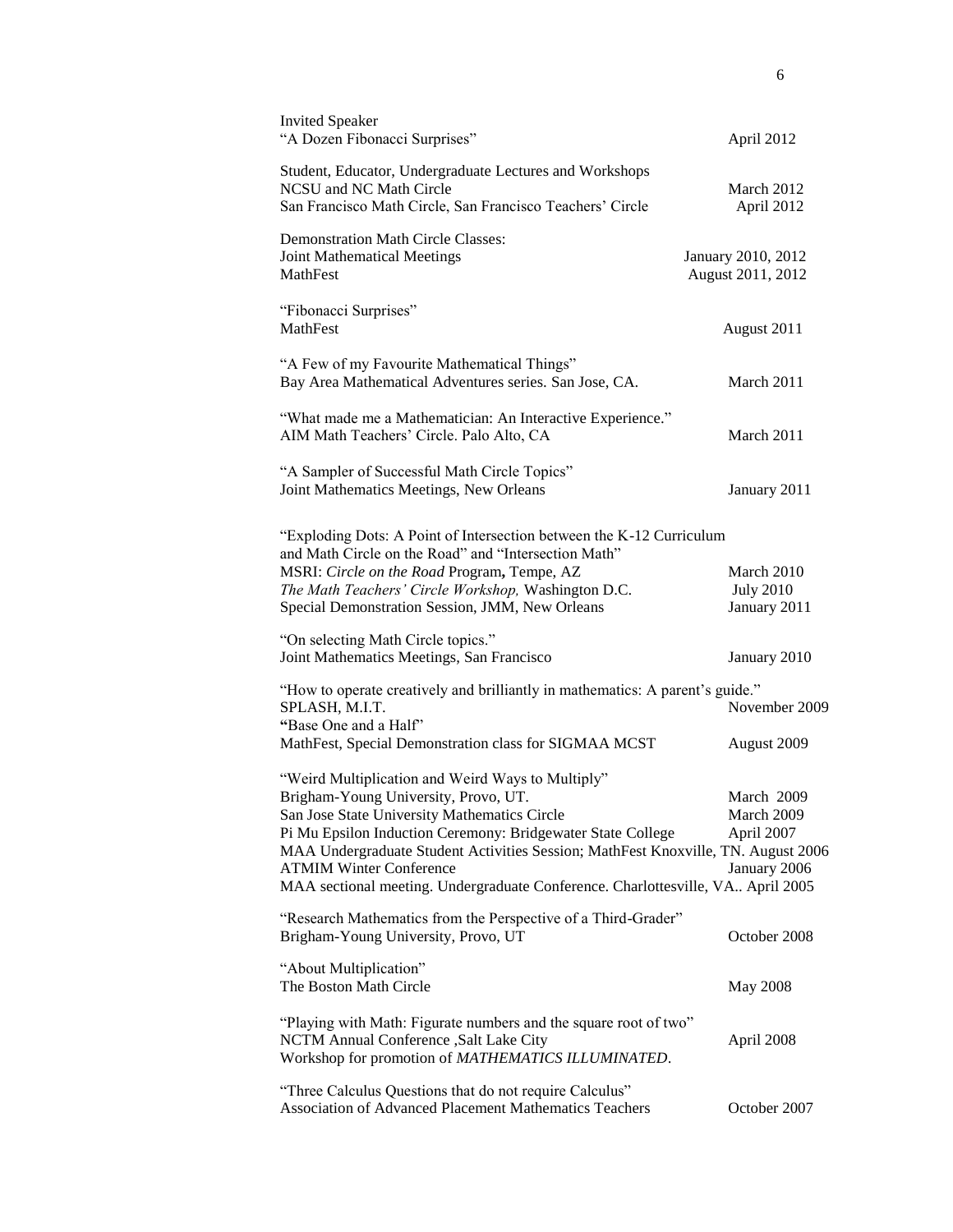| "Sums of Powers: A Historical Overview"<br>Indian Institute of Technology, Chennai, India.                                                                                                  | June 2007                    |
|---------------------------------------------------------------------------------------------------------------------------------------------------------------------------------------------|------------------------------|
| "Going Dotty"<br>ATMIM: Keynote Address. Marlborough, MA,                                                                                                                                   | April 2007                   |
| "More Than a Dozen Proofs that $1 = 2$ : A misguided review of all of mathematics"<br>MAA Sectional Meeting: Keynote Address, Tallahassee, FL<br>MAA sectional meeting, Charlottesville, VA | February 2007<br>April 2005  |
| The Association of Advances Placement Teachers<br>of Mathematics, Boston                                                                                                                    | April 2004.                  |
| "Seeking Points of Intersection: High-School Curricula vs. Math Circle Goals"<br>Joint Mathematical Meetings, New Orleans,                                                                  | January 2007                 |
| Panel Discussion: Special Session on Math Circles<br>Joint Mathematical Meetings, New Orleans<br>Math Mingling: Math Club Panel Session                                                     | January 2007                 |
| MathFest: Knoxville TN                                                                                                                                                                      | August 2006                  |
| "On Sums of Powers"<br>Association of Advances Placement Teachers of Mathematics, Boston October 2005                                                                                       |                              |
| "Accessible, but surprisingly sophisticated, research projects,"<br>MAA sectional meeting, Charlottesville, VA.                                                                             | April 2005                   |
| MSRI Conference on Math Circle and Olympiads. Panel discussions.                                                                                                                            | December 2004.               |
| Johns Hopkins CTY Career Symposium: Panel discussion.<br>Boston University, Boston                                                                                                          | March 2003                   |
| "Mathematics Pedagogy"<br>Professional development morning workshop for Boston Public High School teachers.                                                                                 | January 2003                 |
| "New Undergraduate Research Projects"<br><b>Brigham Young University</b>                                                                                                                    | September 2002               |
| "The Math Circle"<br>Brigham Young University, Provo UT                                                                                                                                     | September 2002               |
| "Problem Solving techniques, with emphasis on open-response MCAS questions."<br>BPS Wilson Workshop.                                                                                        | November 2001                |
| "Creating Excitement in the Classroom and out through Problem Solving"<br>BPS Summer Institute: Northeastern University, MA                                                                 | August 2001.                 |
| "Motivational Pedagogy"<br>Brigham Young University, Provo UT<br>St. Mary's College of Maryland,                                                                                            | August 2000<br>January 1999. |
| "Layered tilings"<br>MAA sectional meeting, Haverill MA                                                                                                                                     | November 1999                |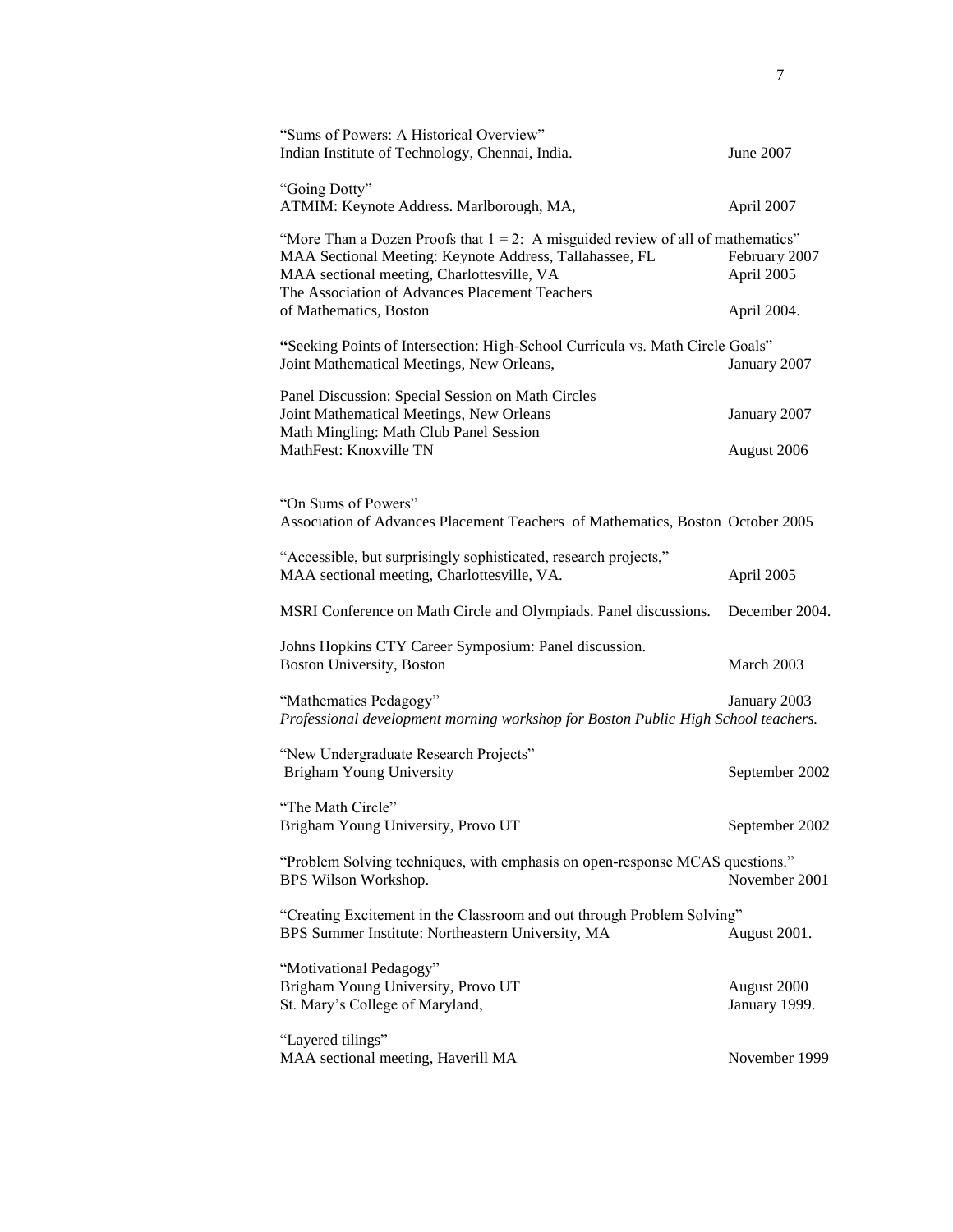|                      | "The Banach-Tarski paradox"<br>St. Mary's College of Maryland                                                                                | April 1998.  |
|----------------------|----------------------------------------------------------------------------------------------------------------------------------------------|--------------|
|                      | "Homology stability and algebraic K-theory."<br>University of South Australia                                                                | January 1993 |
| <b>Publications:</b> |                                                                                                                                              |              |
| Academic:            | "On the homology of general linear groups over field extensions."<br>Thesis, Princeton University (1994).                                    |              |
|                      | "A homological fibration for Gl."<br>Journal of Algebra, 190 (1997), 540 - 555.                                                              |              |
|                      | " $\pi$ is the minimum value of pi."Co-authored with C. Adler.<br>College Mathematics Journal, 31 no. 2 (2000), $102 - 106$ .                |              |
|                      | "Fibonacci numbers, generating sets and the hexagonal property."<br>The Fibonacci Quarterly 38 (2000), 299 - 309.                            |              |
|                      | "Introducing binary and ternary expansions via weighings." College Mathematics<br>Journal, 33 no. 4 (2002), $17 - 18$ .                      |              |
|                      | "Candy sharing." Co-authored with G. Iba.<br>The American Mathematical MONTHLY. 110, no. 1 (2003), $25 - 35$ .                               |              |
|                      | "The Hairy Ball Theorem via Sperner's Lemma." Co-authored with Tyler Jarvis.<br>American Mathematical MONTHLY. 111, no. 7 (2004), 599 - 603. |              |
| Pedagogical:         | "Teaching Tip: An Introduction to e^ix without series." College Mathematics Journal,<br>39, no. 1, (2008), 23.                               |              |
|                      | "Pit Your Wits Against Young Minds!" Mathematical Intelligencer, 29, no. 3, (2007),<br>55-59.                                                |              |
|                      | "Math Circles and Olympiads. MSRI asks: Is the US Coming of Age?"<br><i>NOTICES</i> 53 no. 2 (2006), 200-205.                                |              |
|                      | "Les Cercles de math et les Olympiades." Mathématique et Pédagogie 159 (2006), 27-39.<br>Translated by Charlotte Bouckaert.                  |              |
|                      | <b>Proof Without Words</b>                                                                                                                   |              |
|                      | "Proof without words" College Mathematics Journal 40 no. 2 (2009), 86.                                                                       |              |
|                      | "Proof Without Words." College Mathematics Journal 39 no. 2 (2008), 106.                                                                     |              |
|                      | "Proof Without Words" Co-authored with participants of the Northeastern University<br>Geometry course, College Mathematics Journal 2006.     |              |
|                      | "Mathematics Without Words." College Mathematics Journal. 34, no. 1 (2003), 14.                                                              |              |
|                      | "Proof Without Words." Math Magazine 74 no. 4 (2001), 313.                                                                                   |              |
|                      | Co-Authored with K-12 students:                                                                                                              |              |

"Tilings, Order Partitions and Weird Languages" co-authored with St. Mark's Institute of Mathematics students. *FOCUS*, **32**, no. 3 (2012), 16-17.

"Pick's Theorem – and Beyond!" co-authored with St. Mark's Institute of Mathematics students, *FOCUS*, **30**, no. 1 (2010), 14-35.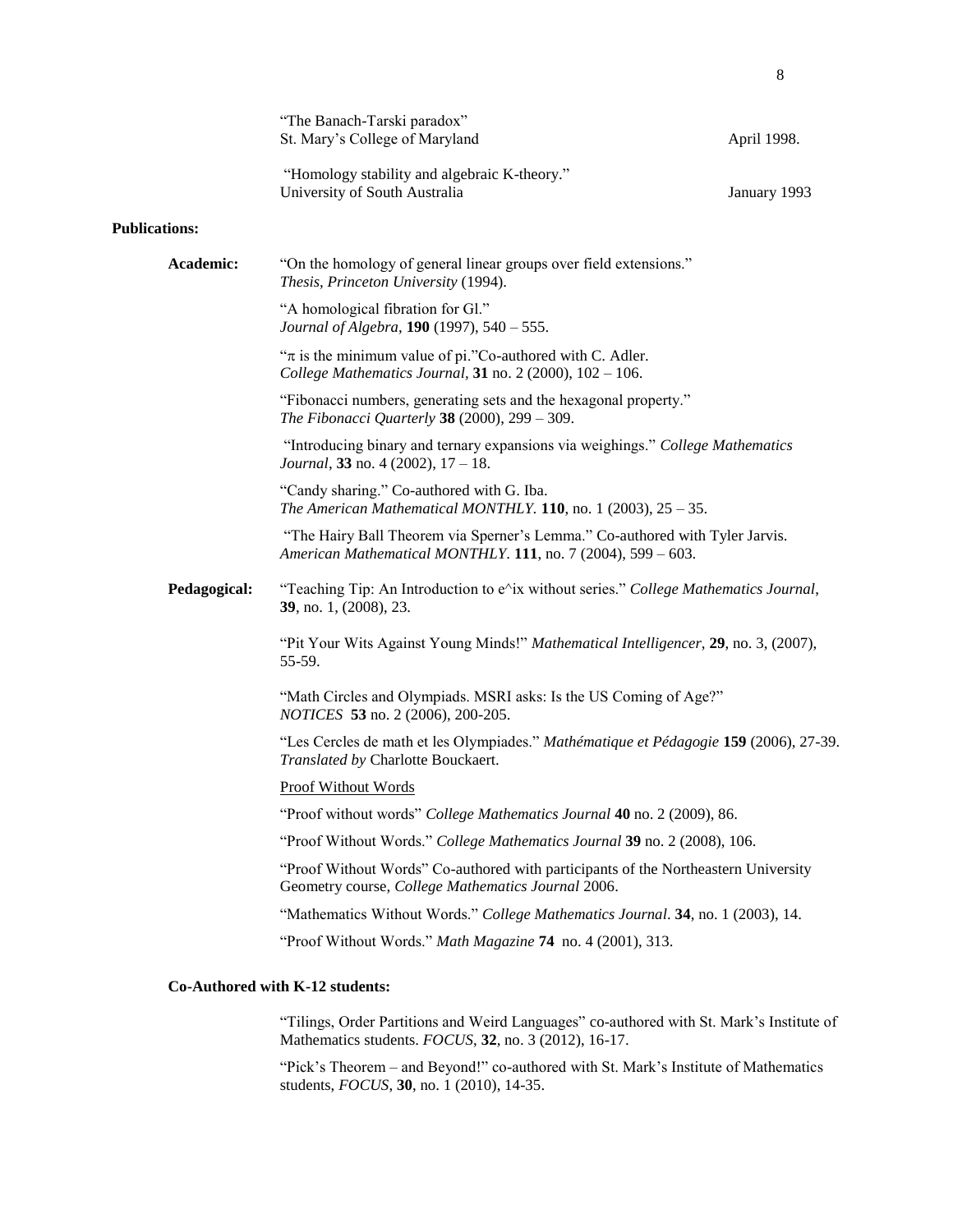"Young Students Explore Proofs Without Words," co-authored with St. Mark's Institute of Mathematics students, *FOCUS*, **29**, no. 5 (2009), 10-11.

"Lattice Polygons for Mathematicians and for Engineers." *College Mathematics Journal*, **40**, no. 5, (2009), 336, 360,369, 375. (Part 1 co-authored with high-school student N. Roumas.)

"An Intuitive Approach to the Borsuk-Ulam Theorem," co-authored with St. Mark's Institute of Mathematics students, *FOCUS*, **28**, no. 8 (2008), 14-15.

"Young students approach integer triangles."Co-authored with students of *The Math Circle. FOCUS*, **22**, no. 5 (2002), 4 – 6.

# **Expository:** "An illuminating introduction to the Möbius function." *FOCUS*, **27**, no. 3 (2007), 16-17. MATH HORIZONS

"A dozen questions about a donut." *Math Horizons,* November 1998, 26 – 31.

"A dozen reasons why  $1 = 2$ ."*Math Horizons*, February 1999,  $21 - 25$ .

- "A half-dozen activities to try with friends." *Math Horizons,* September 1999, 26 31.
- "A dozen questions about squares and cubes." *Math Horizons,* February 2000, 26 31.
- "A dozen areal maneuvers." *Math Horizons,* September 2000, 26 30, 34.

Also appears in *The Edge of the Universe*, MAA, 2006.

"A dozen questions about the powers of 2." *Math Horizons*, September 2001, 5 – 10. Also appears in "Biscuits of Number Theory," Benjamin, A. and Brown, E. editors.

"A dozen questions about a triangle." *Math Horizons.* April 2002, 23 - 28.

Also appears in *The Edge of the Universe*, MAA, 2006.

"A dozen questions leading to the isoperimetric problem." *Math Horizons.* February 2003, 23 - 26.

"A dozen thoughts about sums of powers." *Math Horizons*. September 2003, 15 – 18.

- "A dozen questions about pile splitting." *Math Horizons*. September, 2004, 28-31.
- "A dozen questions about the Fibonacci numbers." *Math Horizons*. February 2005, 5-8. Also appears in "Biscuits of Number Theory," Benjamin, A. and Brown, E.

"A dozen questions about the triangular numbers" *Math Horizons.* November 2005, 5-8.

"A dozen questions about a dozen" *Math Horizons*. *Math Horizons.* April 2007, 12-15.

"A dozen questions about Pascal's Triangle." *Math Horizons*. November, 2008, 5-7, 27- 30.

"A dozen hat problems." Co-authored with Ezra Brown. *Math Horizons*. April 2009, 22- 25.

"A dozen harmonious problems" *Math Horizons*, April 2010, 25-30.

editors.

"A dozen elementary problems" *Math Horizons*, November 2011, 21-24.

"A dozen proofs that  $0 = 1$ ". *Math Horizons*, February 2012, 12-16.

## **Other:**